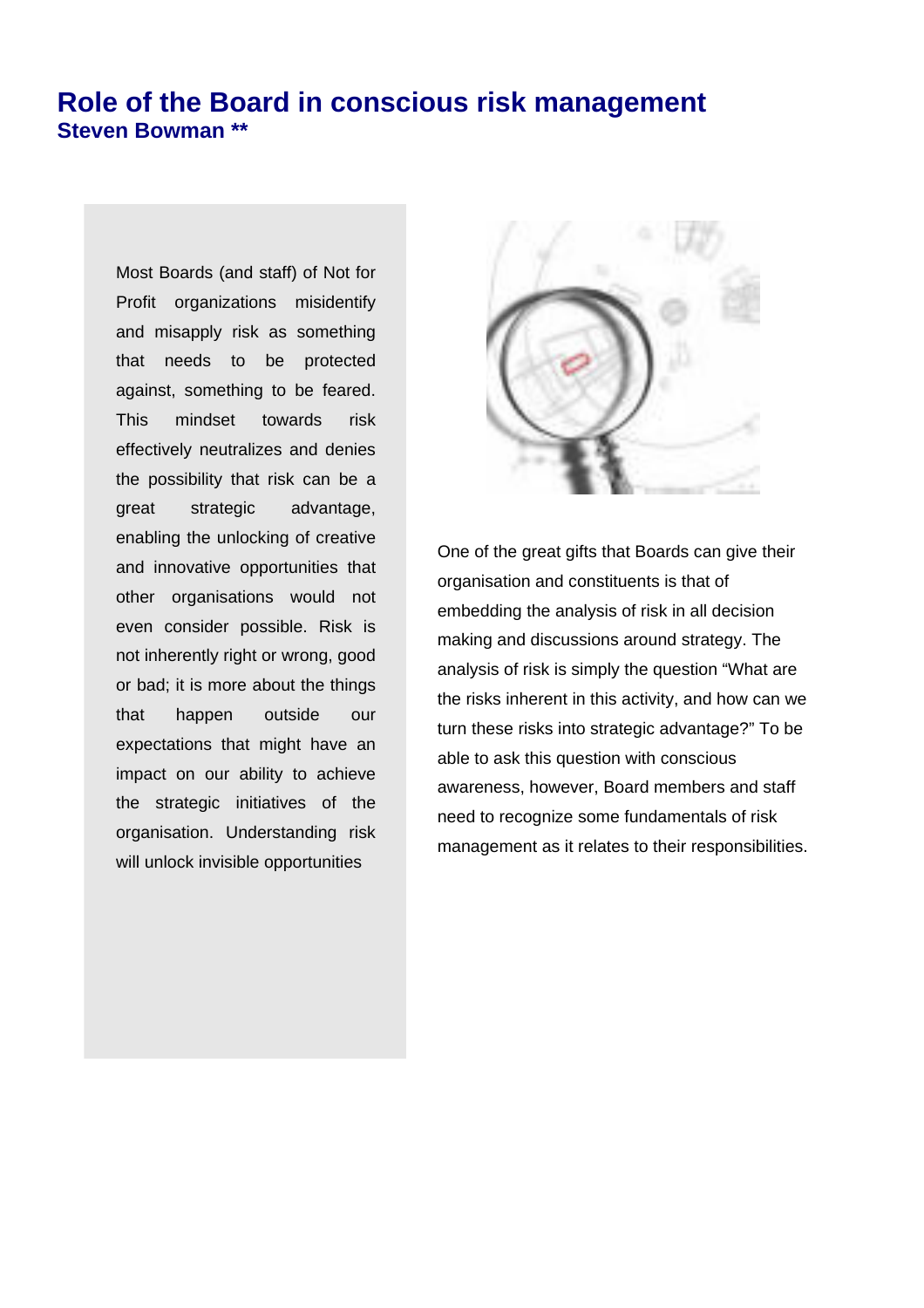#### **FUNDAMENTAL 1: THERE ARE THREE DISTINCT TYPES OF RISK**

**1. Hazard risk** which can be the threat of negative things happening. This is the most commonly understood aspect of risk, and often the only type discussed around the Board table. This is the risk of someone getting injured, physical risks such as things falling down, denial of access, earthquakes etc, and is most often the type of risk that is insured against.

**2. Opportunity risk** which can be the possibility of positive things not happening.

Opportunity risk is where the decision is too long in the making, and the opportunity is lost or forestalled (often characterised by "lets give it to a committee to look at"!!!). or the opportunity is not recognized in the first instance because it does not fit the fixed point of view of that organisation ("that's not the way we do it"). Opportunity risk is characterised by conservative and slow decision making.



**3. Uncertainty risk** which can be the potential that actual results do not equal anticipated results. Uncertainty risk can include the lack of take up of a new product, or changes to a regulatory environment that impacts on your business, or the reliance on one source of income that fails to deliver (eg reliance on a funding contract, or the annual conference).

Any discussion and identification of risk needs to take into account all these aspects.

## **FUNDAMENTAL 2: THE BOARD'S ROLE IS TO AGREE ON AND MONITOR THE 3 OR 4 CRITICAL RISKS FACING THE ORGANISATION**

One of the five key functions of any Board is to agree on the 3 or 4 critical risks facing the organization, ensure that management is monitoring those risks, and that there are robust treatment strategies in place to manage those risks (for further discussion on these five roles, see www.lifemastery.com.au/Resources\_index\_ Governance\_Articles.htm).

The Board does not need to monitor all risks, only those that are critical to the organisation. The staff need to identify and manage all risks.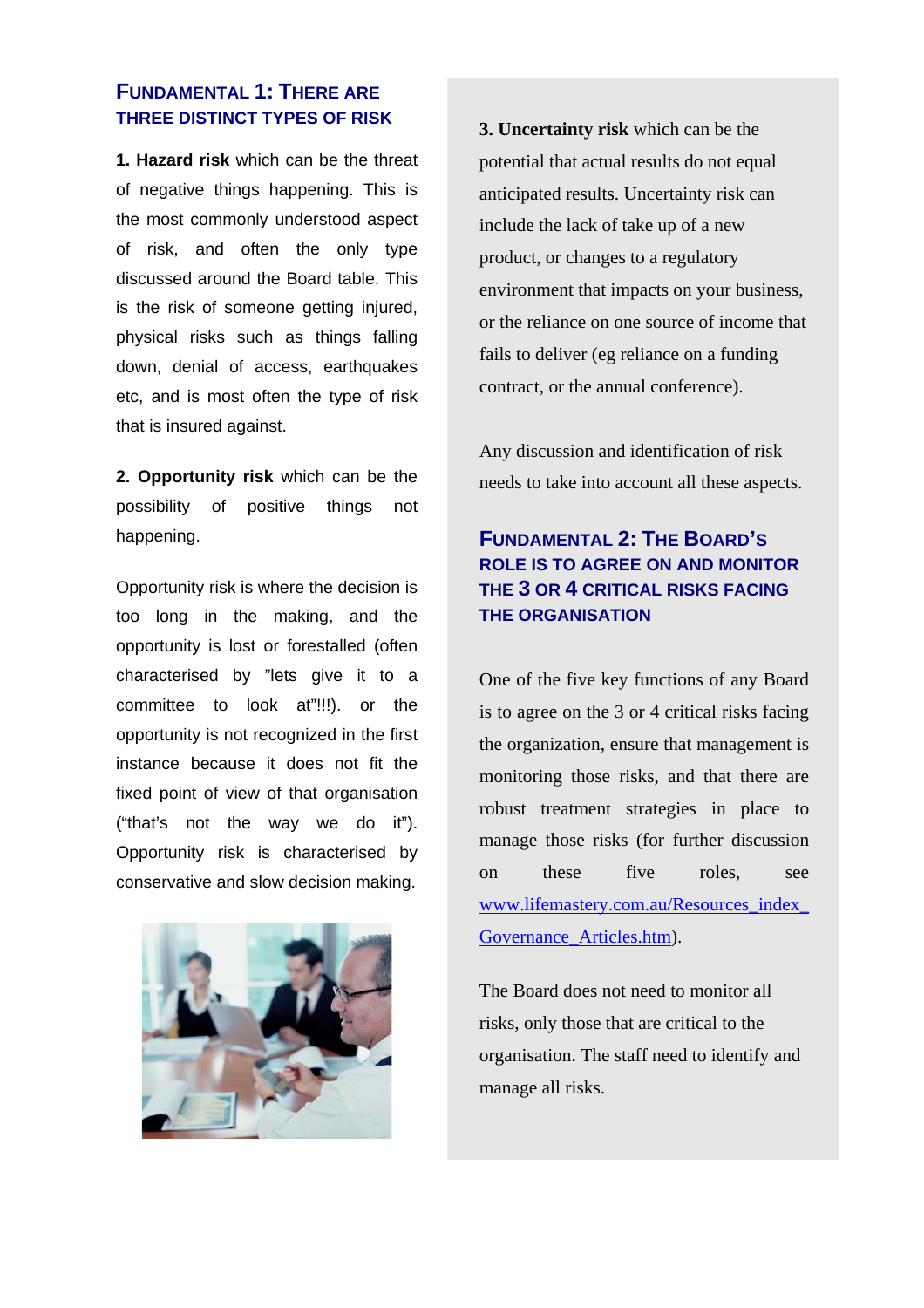Regular Board reports that analyse these critical risks, their monitoring and treatment provide the Board with strategic information regarding the key drivers of the business. The Boards role in monitoring these risks is not to ensure they don't occur, but to turn these risks into strategic advantage.

*"The lack of embedded risk management practices within the governance structure of an organisation is regarded as one of the highest risks facing an organisation"* 



### **FUNDAMENTAL 3: THE BOARD IS RESPONSIBLE FOR APPROVING AND MONITORING THE RISK MANAGEMENT POLICY**

This responsibility is among one of the Board's most important, as it commits the Board and the organisation to best practice risk management (for sample policies, email bowman@lifemastery.com.au)

## **FUNDAMENTAL 4: ESTABLISH KEY PERFORMANCE INDICATORS (KPIS) FOR THE CHIEF EXECUTIVE OFFICER**

One of the most effective ways to ensure that staff, especially the CEO, treat risk as the strategic advantage it can be, is to establish one or two KPI's for the CEO that reflect the risk monitoring and management responsibility of that position. This tends to focus attention.

### **FUNDAMENTAL 5: EMBED RISK INTO THE STRATEGIC DISCUSSIONS AND ANALYSIS OF THE BOARD**

Risk awareness can best be embedded in the organisation if some simple guidelines are followed: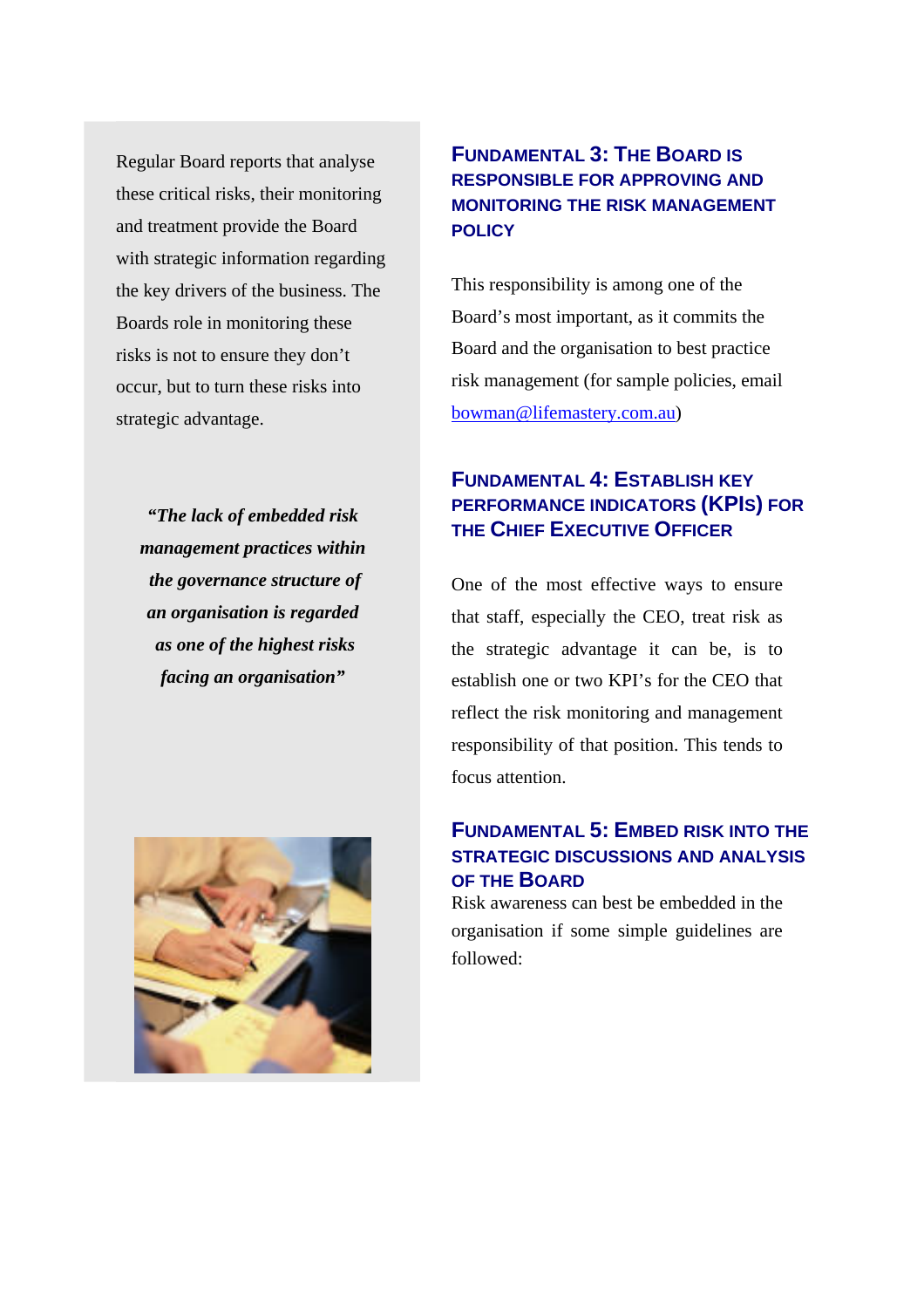- a. When conducting strategic planning, conduct a SWOR (not a SWOT) analysis ie Strengths, Weaknesses, Opportunities and Risks. These risks can then be added to your risk library, and provide further opportunities for identifying strategic advantage.
- b. Only accept project plans or action plans if a risk element has been added to the project plan. For example, an action plan might have the headings of:
	- Scope Start date Finish date Project Manager Resources Success Measures Ethical implications Risk (Once the risk has been identified, the management of that risk is quite easy)
- c. When deliberating on decisions at the Board meeting, ask the risk question: "What are the risks inherent in this proposal, and how can we turn these risks into strategic advantage?"



#### **Summary**

How risk is defined and acted upon is all a matter of choice of the Board and the CEO. These leaders can choose to view risk as bad, complex and to be avoided, or as a strategic advantage that is easy to manage once identified, and that can enable the organisation to undertake activities that others might not even consider.

(To provide a snapshot analysis of your risk management processes, go to www.lifemastery.com.au/Tool\_Ri sk\_Checklist.htm)

Contact Steve Bowman on (03) 9509 9529 or email bowman@lifemastery.com.au